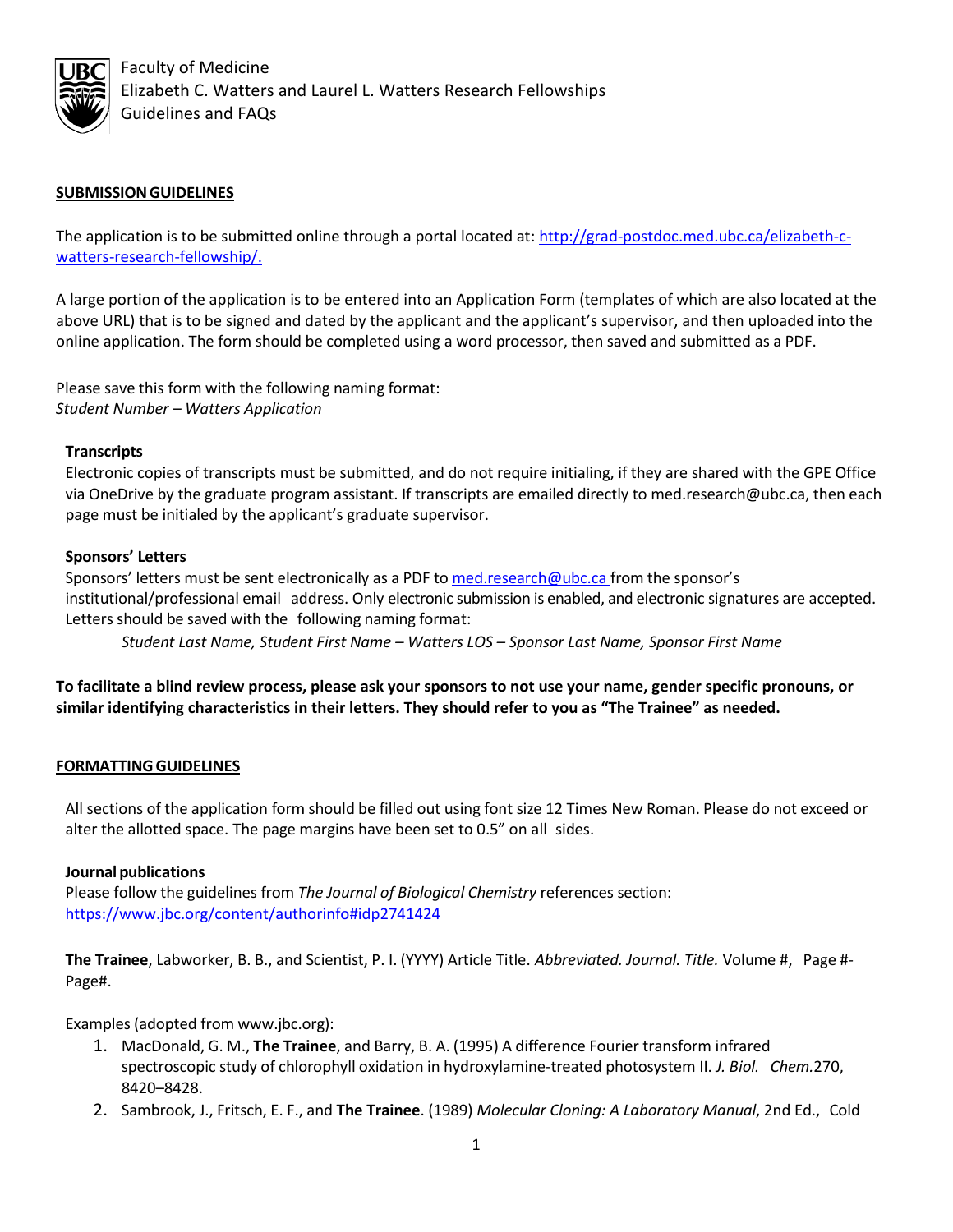

 Faculty of Medicine Elizabeth C. Watters and Laurel L. Watters Research Fellowships Guidelines and FAQs

Spring Harbor Laboratory, Cold Spring Harbor, NY.

# **Abstracts and/or conference posters and presentations**

**The Trainee**, Writer, B. B., and Scientist, P. I. (YYYY) Poster or Presentation Title. [Poster or Oral Presentation] at [Meeting or Conference name]. Location.

Example:

Ramos, S.E, **The Trainee**, and Gardhouse, C.E. (2013) Examining the effects of increased hours in the laboratory on social and emotional intelligence. Poster presentation at the Annual Meeting for the Society of Concerned Graduate Students. Boston, USA.

### **Sponsors' Letters**

Letters of support from sponsors cannot exceed two pages in length with 1.0 spacing, size 12 Times New Roman font (or equivalent), and 0.5" margins, minimum. Other than those restrictions, there are no formatting requirements for the letters of support.

Letters must be submitted electronically, and should be named using the following format: *Student Last Name, Student First Name – Watters LOS – Sponsor Last Name*

### **FREQUENTLY ASKED QUESTIONS (FAQs)**

- 1. What should sponsors include in their letters of support?
- 2. What counts as Research or Research-related experience?

3. I ran out of space in the Publications section–can I add an extra page of publications to the end of my application?

- 4. How does the 350 word summary differ from the 700-750 word summary?
- 5. Does the "700-750 words" in the Research Project summary include references?
- 6. How are the winners selected?

# **1. Whatshould sponsorsinclude in their letters ofsupport?**

Sponsors should be asked to comment on the candidate's research potential and achievements, interpersonal skills, academic abilities, and greatest strengths and weaknesses. As this fellowship is to support cancer research, the sponsor can also comment on the candidate's proposed research project, if appropriate. **To facilitate a blind review process, please ask your sponsors to not use your name, gender specific pronouns, or similar identifying characteristics in their letters. They should refer to you as "The Trainee" as needed.**

### **2. What counts as Research or Research-related experience?**

This may include positions as a graduate student, laboratory volunteer, directed-studies student, co-op student, research assistant, associate or technician, teaching assistant, or any research-related volunteer positions that you feel are relevant to this application.